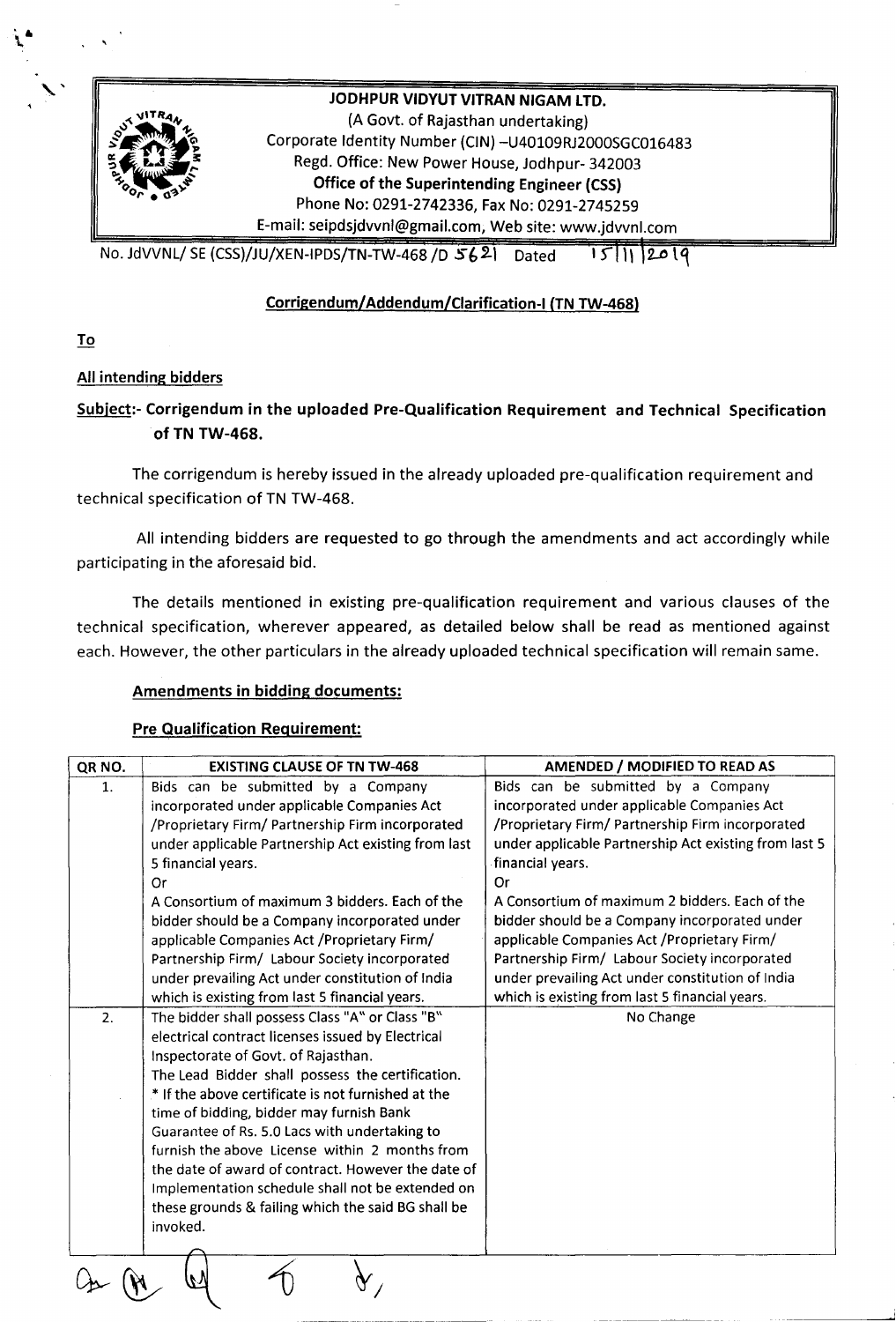| 3.a | i. The Bidders shall be minimum CMMI level or<br>higher certified and shall have ISO 9001:2008<br>latest version valid for at least three months<br>after submission of bid.<br>(Lead bidder shall posses the above certification)                                                                                                                                                                                                                                                                                                                                                                                                                                                                        | i. The Bidders shall be minimum CMMI level-3<br>(minimum) or higher certified and shall have<br>ISO 9001:2008 latest version valid for at least<br>three months after submission of bid.<br>(Lead bidder shall posses the above certification)                                                                                                                                                                                                                                                                                                                                                                                                                                             |  |  |
|-----|-----------------------------------------------------------------------------------------------------------------------------------------------------------------------------------------------------------------------------------------------------------------------------------------------------------------------------------------------------------------------------------------------------------------------------------------------------------------------------------------------------------------------------------------------------------------------------------------------------------------------------------------------------------------------------------------------------------|--------------------------------------------------------------------------------------------------------------------------------------------------------------------------------------------------------------------------------------------------------------------------------------------------------------------------------------------------------------------------------------------------------------------------------------------------------------------------------------------------------------------------------------------------------------------------------------------------------------------------------------------------------------------------------------------|--|--|
|     | Further, along with this bidder should have also<br>experience of running the at least 90 seater or as<br>per requirement of the discom Call Centre for<br>Electricity Utility continuous for at least One Year<br>during the last three Financial Years (i.e. F.Y.<br>2016-17 to F.Y. 2018-19) through In house<br>developed Software / COTS software / Utility's<br>own software (any bidder can satisfy the condition)                                                                                                                                                                                                                                                                                 | Further, along with this, bidder should have also<br>experience of running the at least 90 seater or as<br>per requirement of the Discom, Customer Care<br>Centre for Electricity Utility / Telecom / Banking /<br>Insurance sector, continuous for at least One Year<br>during the last three Financial Years (i.e. F.Y.<br>2016-17 to F.Y. 2018-19) through In house<br>developed Software / COTS software / Utility's own<br>software (any bidder can satisfy the condition)                                                                                                                                                                                                            |  |  |
| 3.b | ii. The Bidder have experience of executing at least<br>one project providing software solutions in the<br>spheres of Call Centre / Contact Centre / Public<br>Consumer Grievance Redressal System to any<br>DISCOMS/ Utilities in India for one year<br>continuously (without any interruption) during<br>last 3 years.<br>One such project should have been implemented<br>at a utility whose consumer base is minimum 20<br>Lakhs for a minimum duration of one year.<br>Or<br>Two such projects should have been implemented<br>in utilities whose consumer base is minimum 10<br>Lakhs for a minimum duration of one year. Lead<br>Bidder shall satisfy the condition                                | No Change                                                                                                                                                                                                                                                                                                                                                                                                                                                                                                                                                                                                                                                                                  |  |  |
|     | <b>Alternative OF QR NO 3</b>                                                                                                                                                                                                                                                                                                                                                                                                                                                                                                                                                                                                                                                                             |                                                                                                                                                                                                                                                                                                                                                                                                                                                                                                                                                                                                                                                                                            |  |  |
| 3.c | i. The Bidders shall have ISO 9001:2008 & ISO<br>27001:2013 or higher (latest version) valid for at<br>least three months after submission of bid, along<br>with experience of running the at least 90seater or<br>as per requirement of the discom Call Centre for<br>Electricity Utility continuous for at least One Year<br>during the last three Financial Years (i.e. F.Y.<br>2016-17 to F.Y. 2018-19) through In house<br>developed Software / COTS software / Utility's<br>own software (any bidder can satisfy the condition)                                                                                                                                                                     | i. The Bidders shall have ISO 9001:2008 & ISO<br>27001:2013 or higher (latest version) valid for at<br>least three months after submission of bid<br>(Lead bidder shall posses the above certification)<br>Further, along with this, bidder should have also<br>experience of running the at least 90 seater or as<br>per requirement of the Discom, Customer Care<br>Centre for Electricity Utility / Telecom / Banking /<br>Insurance sector, continuous for at least One Year<br>during the last three Financial Years (i.e. F.Y.<br>2016-17 to F.Y. 2018-19) through In house<br>developed Software / COTS software / Utility's own<br>software (any bidder can satisfy the condition) |  |  |
| 3.d | ii. The Bidder shall have experience of executing at<br>least one project providing software solutions in<br>the spheres of Call Centre / Contact Centre<br>/Public Consumer Grievance Redressal System to<br>any DISCOMS/Utilities in India for one year<br>continuously (without any interruption) last 3<br>years(i.e. F.Y. 2016-17 to F.Y. 2018-19.<br>One such project should have been implemented<br>at a utility whose consumer base is minimum 40<br>Lakhs for a minimum duration of one year.<br>0r<br>Two such projects should have been implemented<br>in utilities whose consumer base is minimum 20<br>Lakhs for a minimum duration of one year.<br>Lead Bidder shall satisfy the condition | No Change                                                                                                                                                                                                                                                                                                                                                                                                                                                                                                                                                                                                                                                                                  |  |  |
|     |                                                                                                                                                                                                                                                                                                                                                                                                                                                                                                                                                                                                                                                                                                           |                                                                                                                                                                                                                                                                                                                                                                                                                                                                                                                                                                                                                                                                                            |  |  |

 $\label{eq:2.1} \mathbf{v} = \frac{1}{\sqrt{2\pi}} \frac{1}{\sqrt{2\pi}} \sum_{i=1}^N \frac{1}{\sqrt{2\pi}} \sum_{i=1}^N \frac{1}{\sqrt{2\pi}} \sum_{i=1}^N \frac{1}{\sqrt{2\pi}} \sum_{i=1}^N \frac{1}{\sqrt{2\pi}} \sum_{i=1}^N \frac{1}{\sqrt{2\pi}} \sum_{i=1}^N \frac{1}{\sqrt{2\pi}} \sum_{i=1}^N \frac{1}{\sqrt{2\pi}} \sum_{i=1}^N \frac{1}{\sqrt{2\pi}} \sum_{i=1}^N \frac{$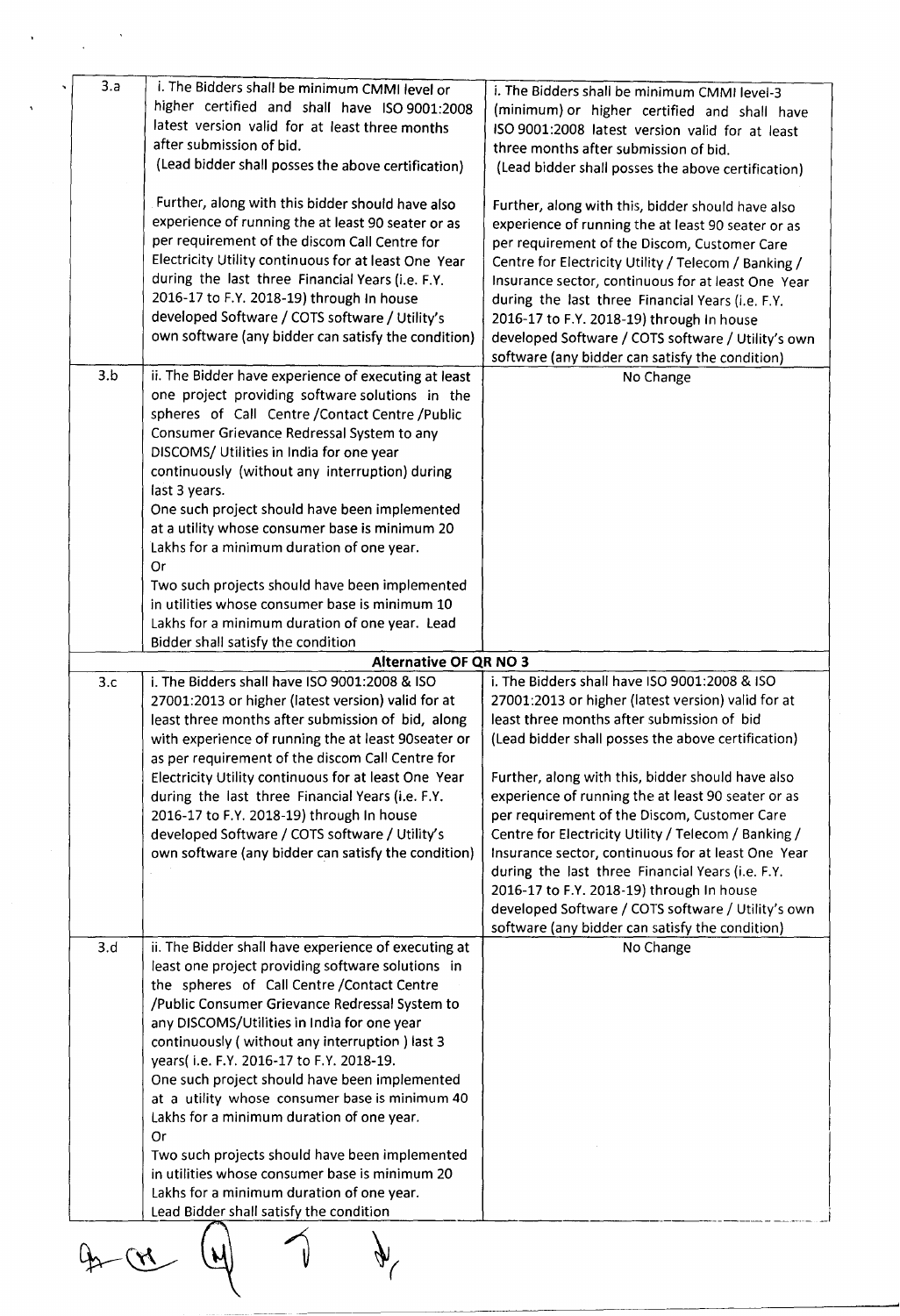| 4   |                                                          |                                                         |
|-----|----------------------------------------------------------|---------------------------------------------------------|
|     | The bidder should have experience of providing           | Deleted                                                 |
|     | field manpower for utilities and should have in          |                                                         |
|     | any one project provided at least 90 manpower            |                                                         |
|     | or 90 seat B2C Call center continuously for a            |                                                         |
|     | period of one year in last 3 years (FY 2016-17 to        |                                                         |
|     | 2018-19).                                                |                                                         |
|     | Lead Bidder shall satisfy the condition                  |                                                         |
| 5   | iv.<br>The Bidder should have a minimum                  | The Bidder should have a minimum average                |
|     | average annual turnover of Rs.50 Cr in last three        | annual turnover of Rs. 125.00 Cr in last three          |
|     | Financial Years (i.e F.Y. 2016-17 to F.Y. 2018-19)       | Financial Years (i.e F.Y. 2016-17 to F.Y. 2018-19)      |
|     |                                                          |                                                         |
|     | In case of consortium, Lead bidder shall satisfy 80%     | In case of consortium, Lead bidder shall satisfy 75%    |
|     | of the Turnover requirement while the other              | of the Turnover requirement while the other bidder      |
|     | bidder should have minimum 20% of the turnover           | should have minimum 25% of the turnover                 |
|     | requirement.                                             | requirement.                                            |
|     |                                                          |                                                         |
|     | v. The Bidder should have positive net worth as          | The Bidder should have positive net worth as on         |
|     | on 31stMarch, 2018.                                      | 31stMarch, 2019.                                        |
|     | vi. In case of consortium, both the bidders shall        | In case of consortium both the bidders should have      |
|     | have positive net worth as on 31stMarch, 2018.           | positive net worth as on 31stMarch, 2019.               |
| 6   | The bidder should have executed / under                  | The bidder should have executed / under execution       |
|     | execution/ handled one or more contract of power         | / handled one or more contract of power sector for      |
|     | sector for deployment of Fault Rectification Teams       | deployment of Fault Rectification Teams including       |
|     | including vehicles for at least one year during last     | vehicles for at least one year during last 03 years (as |
|     | 03 FY (2016 - 17 to 2018-19) in any electrical utility   | on bid submission date) in any electrical utility in    |
|     | in India. (Lead Bidder shall satisfy the condition)      | India.<br>(Any Bidder can satisfy the condition)        |
| 7.  | The bidder should have experience of O&M of HT           | The bidder should have experience of O&M /Fault         |
|     | lines / network for at least one year during last 03     | rectification of HT lines / network in any electrical   |
|     | FY (2016 $-$ 17 to 2018-19) in any electrical utility in | utility in India. (Any Bidder can satisfy the           |
|     | India. (Lead Bidder shall satisfy the condition)         | condition)                                              |
| 8.  | The Bidder should have positive Net profit/net           | Deleted                                                 |
|     | worth in last three financial years (i.e. FY 2016-17     |                                                         |
|     | to FY 2018-19) (Lead bidder should satisfy the           |                                                         |
|     | condition)                                               |                                                         |
| 9.  | The Bidder should not have been blacklisted by any       | No Change                                               |
|     | of the Ministry/ Department of Government of             |                                                         |
|     | India/ State Governments and also neither                |                                                         |
|     | convicted nor any criminal case is pending against       |                                                         |
|     | it before any court of competent jurisdiction            |                                                         |
| 10. | The Bidder should not have been black listed             | No Change                                               |
|     | by any power utility in India in last 3 years.           |                                                         |
|     | In case of consortium, Both the members shall            |                                                         |
|     | meet this requirement                                    |                                                         |
| 11. | The Authorized Signatory signing the Bid on behalf       | No Change                                               |
|     | of the Bidder should be duly authorized by               |                                                         |
|     | Competent Authority to sign the Bid and the              |                                                         |
|     | Contract/Agreement on their behalf                       |                                                         |
| 12. | The Bidder should be registered with EPF                 | No Change                                               |
|     | Organization and ESI Corporation. The bidder             |                                                         |
|     | should have at least 1500 manpower on his payroll        |                                                         |
|     | continuously for 02 years in last 03 FY (2016 $-17$      |                                                         |
|     | to 2018 -19) (In case of consortium, all the             |                                                         |
|     | members may meet the requirement jointly or              |                                                         |
|     | individually)                                            |                                                         |
| 13. | The Bidder should have valid GST IN                      | No Change                                               |
|     |                                                          |                                                         |

Further, in addition to the above, following amendment / modification / clarification also issued in various clauses of Technical Specification, under TN TW-468 and shall be read, wherever appearing in the uploaded tender

documents, as under-<br> $\omega$   $\omega$   $\omega$   $\omega$ 

à,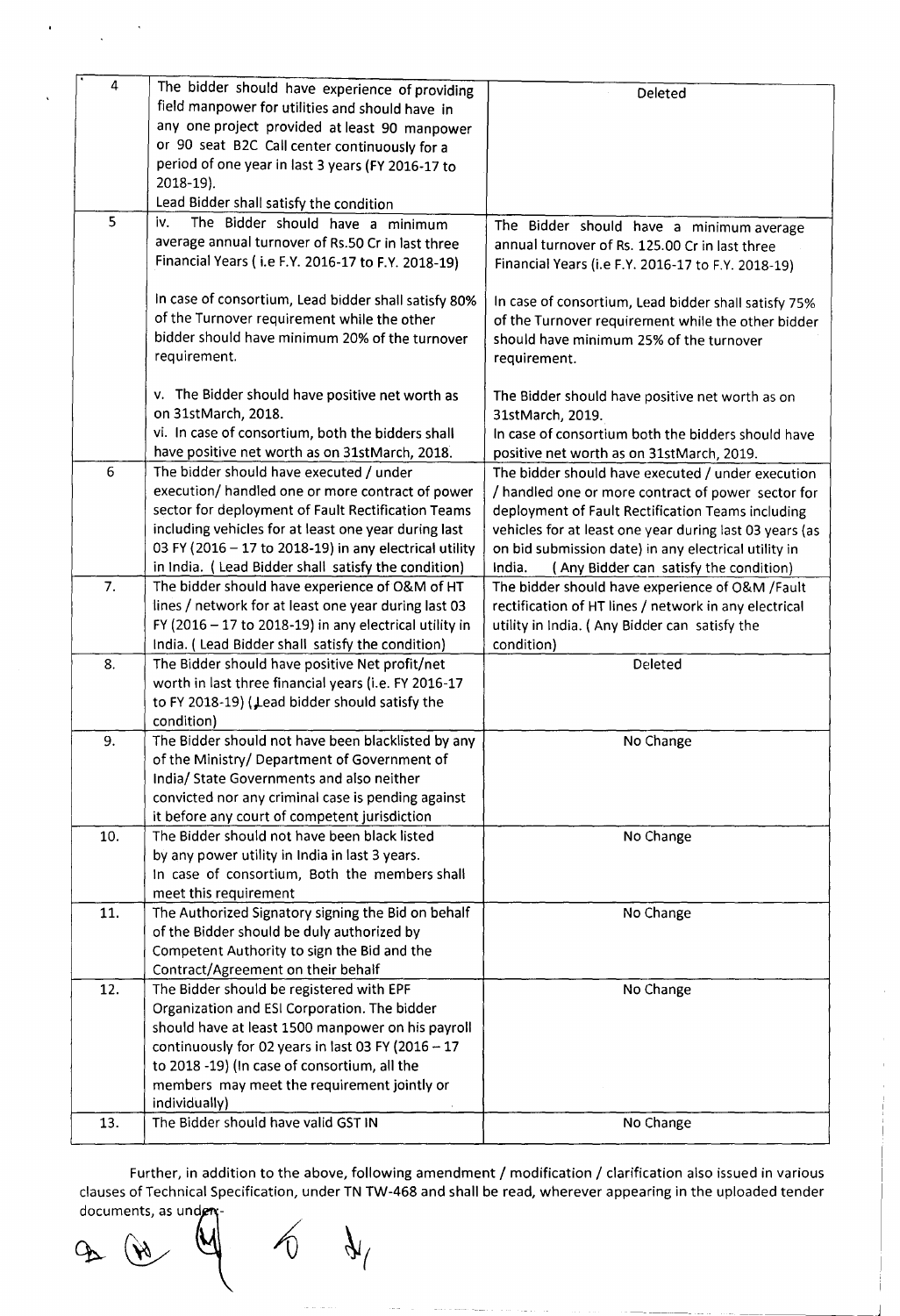| <b>S. NO.</b> | <b>CLAUSE NO.</b>       | AMENDED / MODIFIED / CLARIFIED TO READ AS                                                                 |
|---------------|-------------------------|-----------------------------------------------------------------------------------------------------------|
| 1.            | 4.21.3                  | In case of Failure of Agency / Representative, Liability Capping shall be limited to the contract value.  |
| 2.            | 4.24.2.iv               | This is measured as number of complaints getting delayed in resolution beyond 1.5 Hrs. in Jodhpur         |
|               |                         | City Circle, 2 Hrs. for urban towns & 8 Hrs. for Rural Areas.                                             |
| 3.            | 4.24.2.xi               | Non Functioning of Non IT Infrastructure in CCC: Beside others, the D.G. set of adequate capacity         |
|               |                         | shall be provided by the vendor and further in case of non functioning of AC / cooling not effective,     |
|               |                         | no penalty shall be applicable. Further, alternatively, existing D.G. set available may be used.          |
| 4.            | 5.5.1.2.(xvi)           | Other Features: Vendor has to provide equal number of P.R.I. lines from two different service             |
|               |                         | providers, as per requirement of the tender documents.                                                    |
| 5.            | 5.5.1.2.(xvii)          | Other Features: The cost for short code and toll free expenses shall be borne by the Nigam                |
| 6.            | 5.7.1(15)               | Each FRT shall consist of four persons other than driver out of which two shall be experienced,           |
|               |                         | minimum ITI qualified person along with two persons as helpers.                                           |
| 7.            | 5.7.2.1                 | Requirement of Vehicles: The vehicle should not be older than three years.                                |
| 8.            | $5.7.2.1$ .vii          | Rectification of Fault: For shut-down proper care should be taken as per Discom's practices.              |
|               |                         | Discom's responsible person should be involved in shutdown process. All norms should be followed          |
|               |                         | by the vendor.                                                                                            |
| 9.            | 5.7.2.2                 | Schedule of Completion: The FRT operation shall commence within 45 days from the date of                  |
| 10.           |                         | awarding the contract.<br>The format for submission of EMD in shape of BG is enclosed as Annexure-A.      |
|               | 2 (Page no.)<br>5.7.2 & | Rectification of Faults / Complaints, beside others mentioned in the tender documents, following          |
| 11.           | 5.7.3.a                 | shall also covered in HT (up to 11 KV) complaints:-                                                       |
|               |                         | The scope for H.T. shall be from 11 KV O/G V.C.B. to end of 11 KV Feeder, including all kind of faults    |
|               |                         | except jointing of cable straight / termination kits, e.g. 11 KV conductor rejoin, replacement / 11 KV    |
|               |                         | DO fuse rebind / HT Bushing Binding / 11 KV jumper binding / 11 KV Disc Ins replacement / 11 KV           |
|               |                         | Disc Hardware replacement / RMU operation etc and other, if any, as per field requirement.                |
| 12.           | 5.7.2.2.e               | Total 189 vehicles shall be required in every (all three) shifts of the day.                              |
| 13.           | 5.2.2.16                | Corrected flow chart is enclosed as Annexure-B.                                                           |
| 14.           | 5.3.5                   | In call centre only Chairs are required and rest all furniture / equipments, except of call centre are to |
|               |                         | be provided by the vendor.                                                                                |
| 15.           | 5.7.2.1                 | Rectification of fault: JdVVNL may asked to deploy more FRTs beyond the sanctioned numbers for a          |
|               |                         | period of at least one month on giving 7 (seven) days notice.                                             |
| 16.           | 1.2.e                   | Integration with Call Centre: RAPDRP Modules (17 applications, SCADA, Mobile APP etc.) and                |
|               |                         | further as per future requirement. Attributes like Name / Contact number of concern XEN / AEN             |
|               |                         | (M&P), Category & Sanction load of various consumers, including integration with legacy IT systems        |
|               |                         | and mapping of escalation matrix for various process designed for customer call centre.                   |
| $1/$ .        | 1.2.a                   | The entire System/Solution shall be deployed on Cloud. The sizing, installing, deployment, maintenance,   |
|               |                         | security, up keeping shall be under the scope of the vendor. The Cloud service shall be made available    |
|               |                         | with the empanelled / registered service providers of Government of India for cloud base services. The    |
|               |                         | copy of agreement shall be made available before the commencement of work. The generic and specific       |
|               |                         | guidelines issued by State & Central Government IT departments with respect to Hosting, Cyber             |
|               |                         | Security, Vulnerability etc., have to be adopted and implemented during the tenure of the project.        |
|               |                         | Discom shall be intimated of the cloud hosting and all related agreements and certificates.               |
| 18.           | $4.24.2$ .(iv)          | Complaints not resolved by the FRT within time & penalty: The penalty for delay in resolving complaints   |
|               |                         | by FRT shall be Rs. 20 / Hour. However, the upper capping for penalty shall be fixed as 10% of invoice    |
|               |                         | amount of previous month of that sub-division.                                                            |

This is issued without prejudice to any other terms & conditions of the subject bidding documents.

~~

#### (Dr. Sanjay Vajpai) SUPERINTENDING ENGINEER (CSS) JODHPUR DISCOM, JODHPUR

Copy to the Superintending Engineer (IT), Jodhpur Discom, Jodhpur for arranging hosting of this corrigendum / addendum/ clarification (TNTW-468) at Nigam's website (http://energy.rajasthan.gov.in/jdvvnl).

 $\frac{1}{\sqrt{2}}$ SUPERINTENDING ENGINEER (CSS)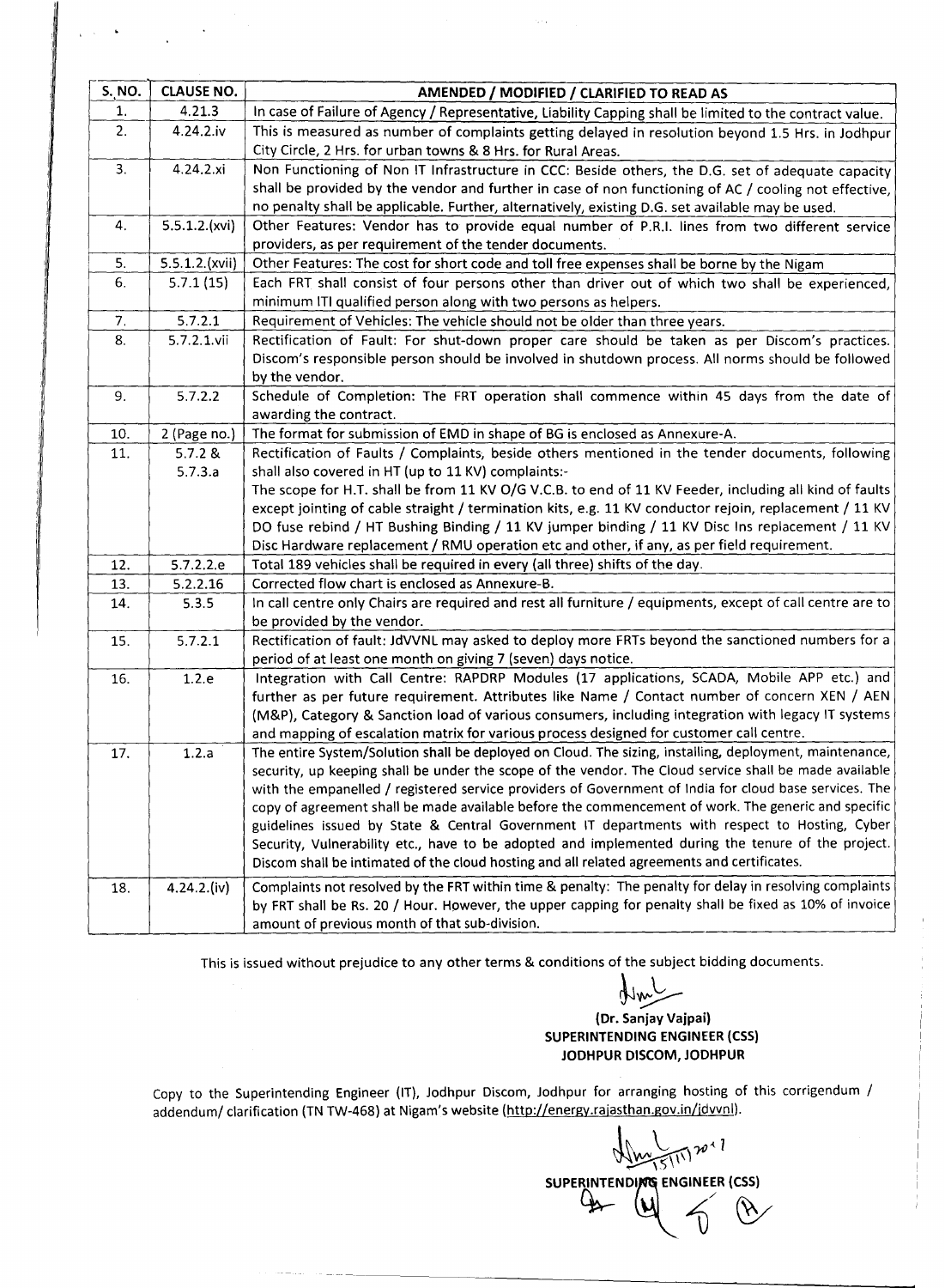mnexwer

#### <sup>≪</sup>िजोधपर र**िधत र**ितरण रस्तिगम

#### E. **Format Of Bid Security Bank Guarantee**

*(To be stamped in accordance with Stamp Act( 0.25% of value of bank guarantee), the Non-Judicial Stamp Paper should be in the name of the issuing Bank}*

Bank Guarantee No.: .

Date: .

•

To: *(insert Name and Address of Employer)*

WHEREAS  $M/s$ .  $\dots$  (insert name of Bidder)  $\dots$  having its Registered/Head Office at  $\dots$  (insert address of

the Bidder) (hereinafter called "the Bidder") has submitted its Bid for the performance of the Contract for .............(insert name of the Package) ...............under .............(insert Specification No)................

(hereinafter called "the Bid")

KNOW ALL PERSONS by these present that WE *(insert name* & *address of the issuing bank)*

having its RegisteredlHead Office at *(insert address of registered office of the bank) .*

(hereinafter called "the Bank"), are bound unto Jodhpur Vidyut Vitaran Nigam Limited (hereinafter called "the Employer") in the s um of ......................(insert amount of Bid Security in figures *&words}* for which payment well and truly to be made to the said Employer, the Bank binds itself, its successors and assigns by these presents.

Sealed with the Seal of the said Bank this ............... day of ............... 20....

THE CONDITIONS of this obligation are:

- (I) If the Bidder withdraws its bid during the period of bid validity specified by the Bidder in the Bid Form; or
- (2) If the Bidder does not accept the corrections to arithmetical errors identified during preliminary evaluation of his bid pursuant to Tender document; or
- (3) If, as per the requirement of Qualification Requirements the Bidder is required to submit any Undertaking/Agreement and he fails to submit the same, duly attested by Notary Public of the place(s) of the respective executant(s) along with the Bid within ten days from the date of intimation of post bid discussion; or
- (4) in the case of a successful Bidder, if the Bidder fails within the specified time limit
	- (i) to sign the Contract Agreement, in accordance with Tender document, or
	- (ii) to furnish the required performance security, in accordance with the Tender document. or
- (5) In any other case specifically provided for in the Tender document.

We undertake to pay to the Employer up to the above amount upon receipt of its first written demand, without the Employer having to substantiate its demand, provided that in its demand the Employer will note that the amount claimed by it is due to it, owing to the occurrence of any of the above-named

Qs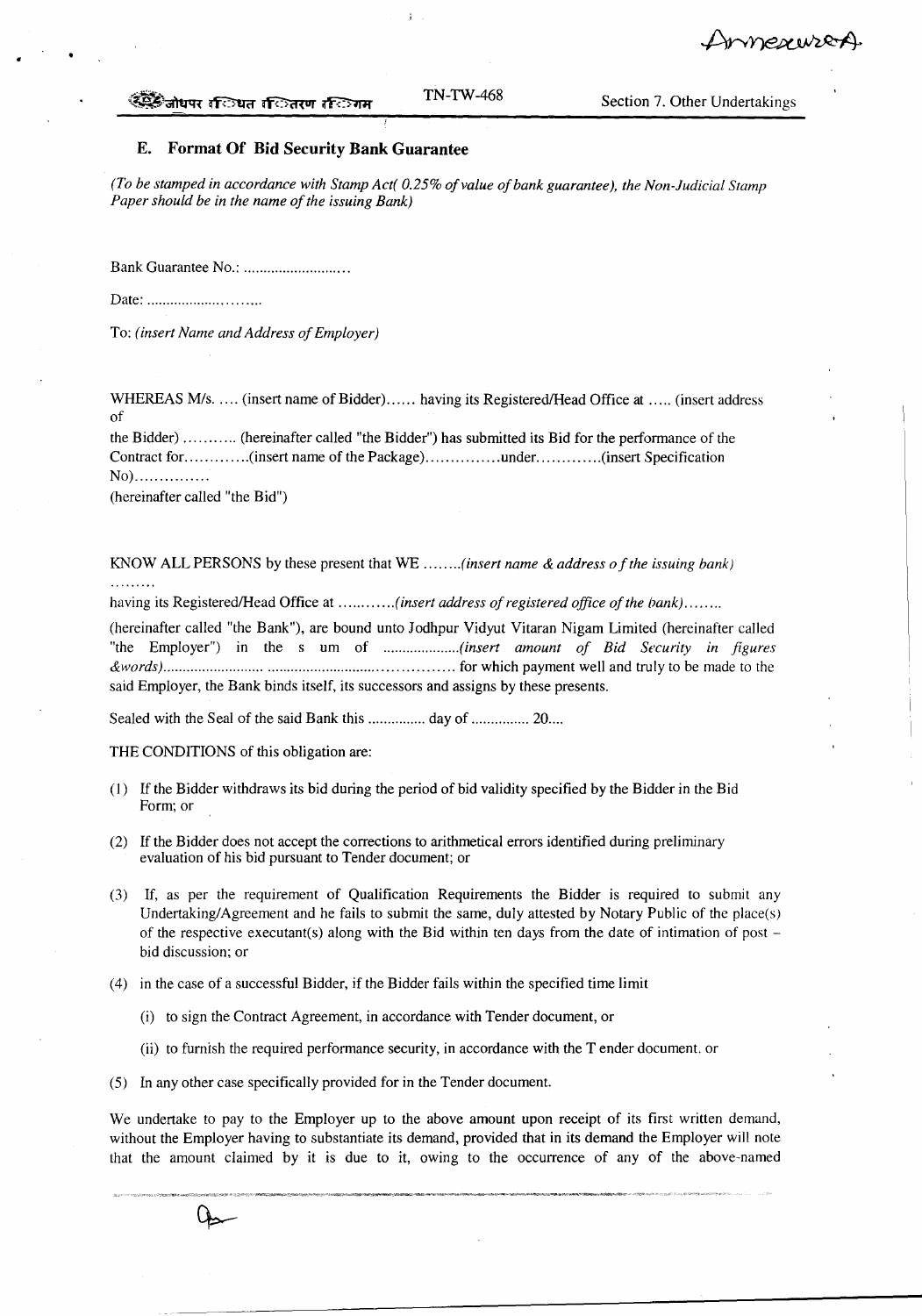CONDITIONS or their combination, and specifying the occurred condition or conditions.

This guarantee will remain in full force up to and including *(insert date, which shall be the date 180 days from the date of Technical Bid Opening) .. '" ... ,* and any demand in respect thereof must reach the Bank not later than the above date.

For and on behalf of the Bank

*[Signature of the authorised signatory(ies)]*

Signature, \_

Name \_

Designation

POA Number \_

 $\text{Context Number(s): Tel.}$  Mobile

Fax Number  $\frac{1}{2}$   $\frac{1}{2}$   $\frac{1}{2}$   $\frac{1}{2}$   $\frac{1}{2}$   $\frac{1}{2}$   $\frac{1}{2}$   $\frac{1}{2}$   $\frac{1}{2}$   $\frac{1}{2}$   $\frac{1}{2}$   $\frac{1}{2}$   $\frac{1}{2}$   $\frac{1}{2}$   $\frac{1}{2}$   $\frac{1}{2}$   $\frac{1}{2}$   $\frac{1}{2}$   $\frac{1}{2}$   $\frac{1}{2}$   $\frac{1}{2}$ 

Email \_

Seal of the Bank $\frac{1}{2}$   $\frac{1}{2}$   $\frac{1}{2}$   $\frac{1}{2}$   $\frac{1}{2}$   $\frac{1}{2}$   $\frac{1}{2}$   $\frac{1}{2}$   $\frac{1}{2}$   $\frac{1}{2}$   $\frac{1}{2}$   $\frac{1}{2}$   $\frac{1}{2}$   $\frac{1}{2}$   $\frac{1}{2}$   $\frac{1}{2}$   $\frac{1}{2}$   $\frac{1}{2}$   $\frac{1}{2}$   $\frac{1}{2}$   $\frac{1$ Witness:

Signature \_

 $Name_$ 

Address \_

Contact Number(s): Tel. \_\_\_\_\_\_\_\_\_\_\_\_\_\_\_Mobile \_\_\_\_\_\_\_\_\_\_\_\_\_\_\_\_\_\_\_\_\_\_\_\_\_\_\_\_\_\_\_\_\_\_\_

Email

#### Note:

I. The Bank Guarantee should be in accordance with the proforma as provided. However, in case the issuing bank insists for additional paragraph for limitation of liability, the following may be added at the end of the proforma of the Bank Guarantee *[i.e., end paragraph of the Bank Guarantee preceding the signaturei s) of the issuing authority( ies) of the Bank Guarantee]:*

Quote

*"Notwithstanding anything contained herein:*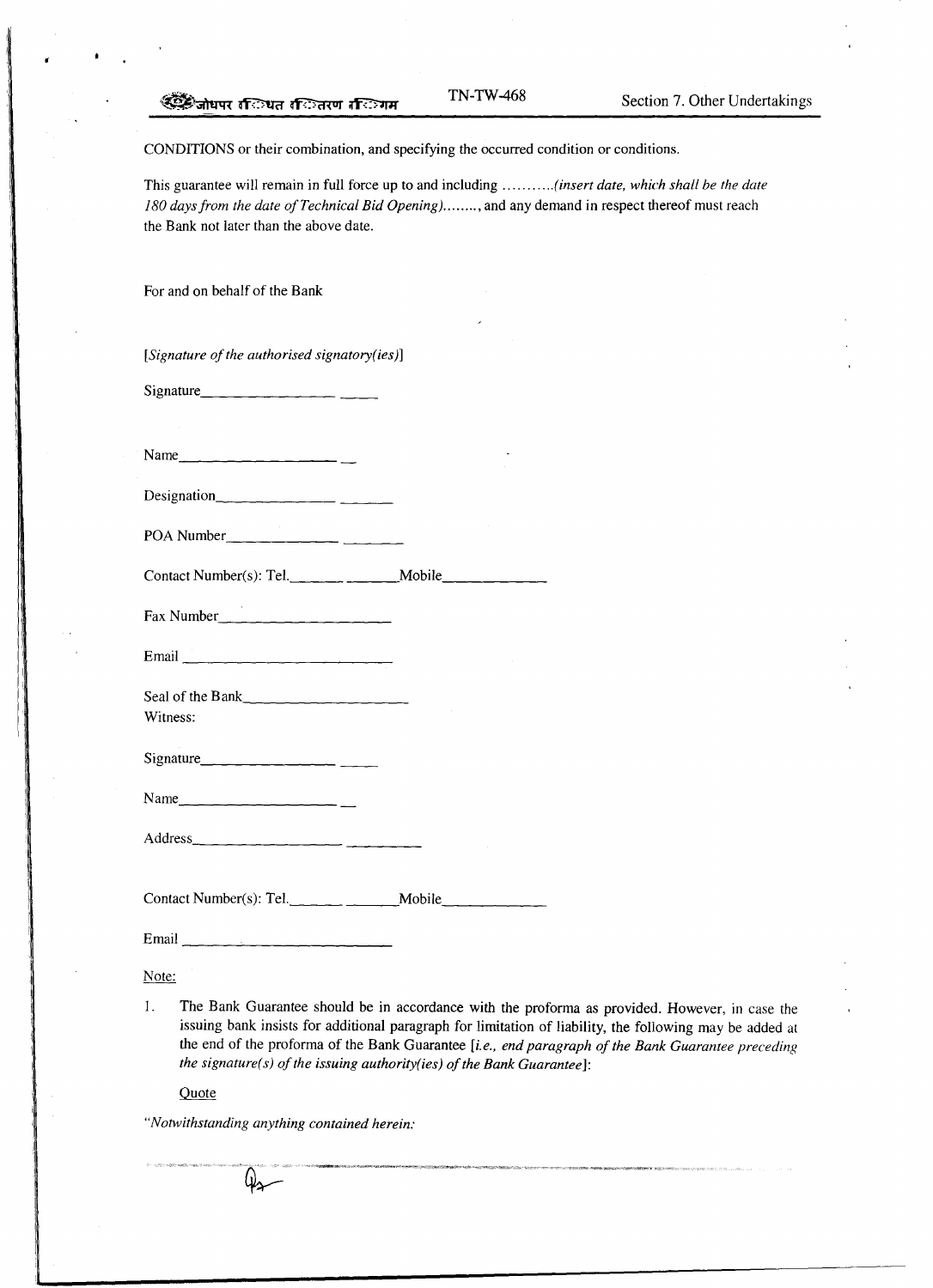*I. Our liability under this Bank Guarantee shall not exceed (value in figures) [ (value in words) ].*

*2. This Bank Guarantee* s *hall be valid upto (validity date } '*

3. We are liable to pay the guaranteed amount or any part thereof un der this Bank Guarantee only *&only if we receive a written claim or demand on or before (validity date)* $\overline{\phantom{a}}$ 

4